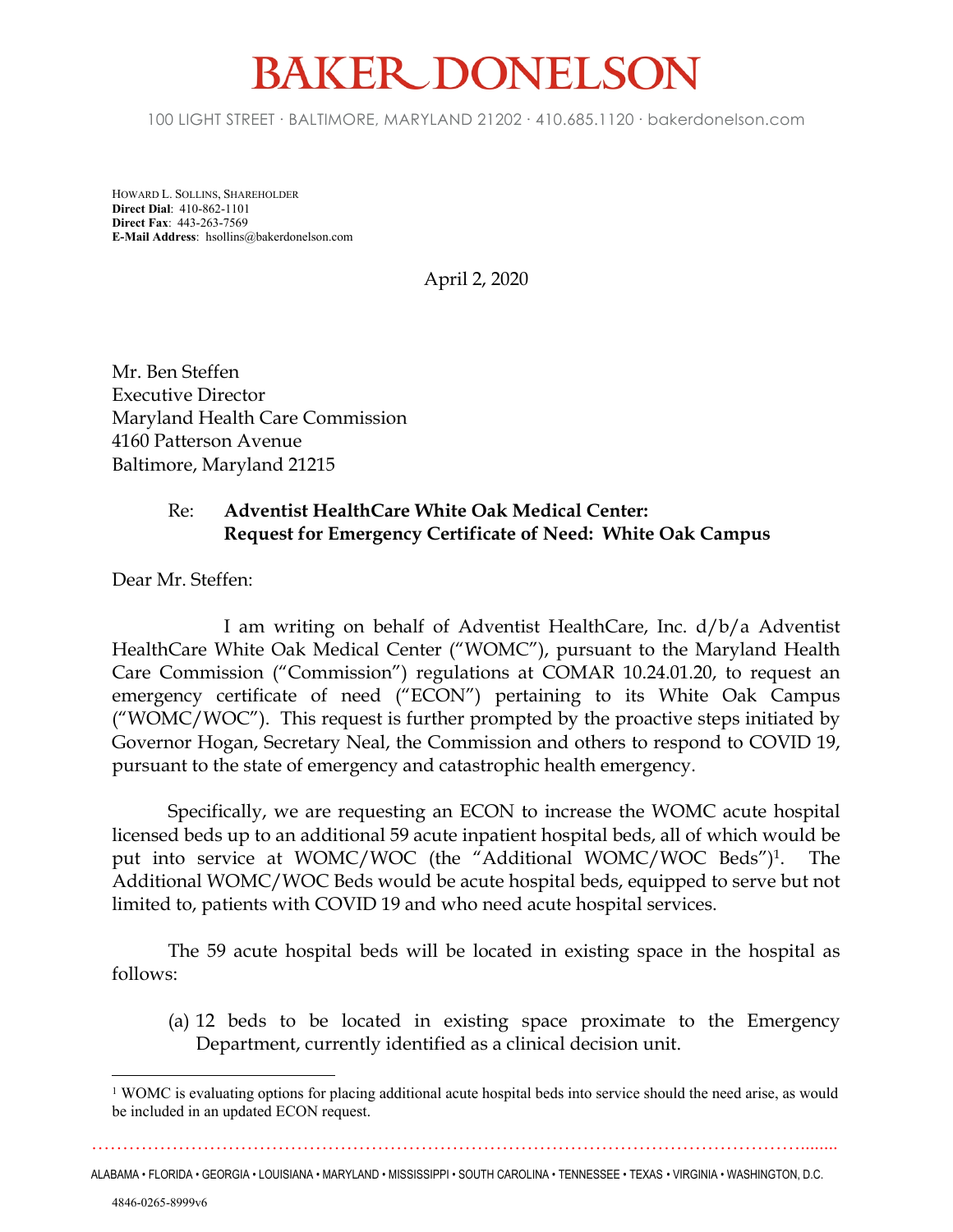Mr. Ben Steffen April 2, 2020 Page 2

- (b) 16 beds to be located in space currently used as a Post-Anesthesia Care Unit.
- (c) 8 beds to be located in a current observation unit.
- (d) 23 beds to be located in existing, nonclinical space allocated among floors 2, 3, 4, 5, 6 and 7.

These spaces can readily be converted to use for acute hospital beds as described above. The Commission's regulation limits an ECON to a capital budget that does not exceed the Commission's statutory Hospital capital threshold under Health—General Article, Section 19-120(a)(4), otherwise triggering a certificate of need requirement. WOMC represents that there is no capital cost in excess of the Hospital capital expenditure threshold.

We understand, based on guidance you have issued on the Commission's behalf that the requirement under COMAR 10.24.01.20C for the WOMC to file a certificate of need application is suspended until at least thirty (30) days after the declared state of emergency of March 5, 2020 is terminated and that any ECON does not expire until thirty (30) days after the declared state of emergency of March 5, 2020 is terminated or 165 days after its issuance, whichever is later.

We request issuance of this ECON approval because it would put 12 acute hospital beds into service at WOMC/WOC as soon as possible.

Sincerely,

Sould be

Howard L. Sollins

cc: Robert R. Neall, Secretary, Maryland Department of Health Dennis R. Schrader, Deputy Secretary for Health Care Financing & Chief Operating Officer Andrew N. Pollak, M.D. Chairman, Maryland Health Care Commission Katie Wunderlich, Executive Director, Maryland Health Services Cost Review Commission Patricia T. (Tricia) Nay, M.D. Director, Office of Health Care Quality Renee Webster, Assistant Director for Hospitals, Laboratories and Patient Safety, OHCQ Paul Parker, Director, Center for Health Care Facilities Planning & Development Kevin McDonald, Chief, Certificate of Need Suellen Wideman, Esq., Assistant Attorney General